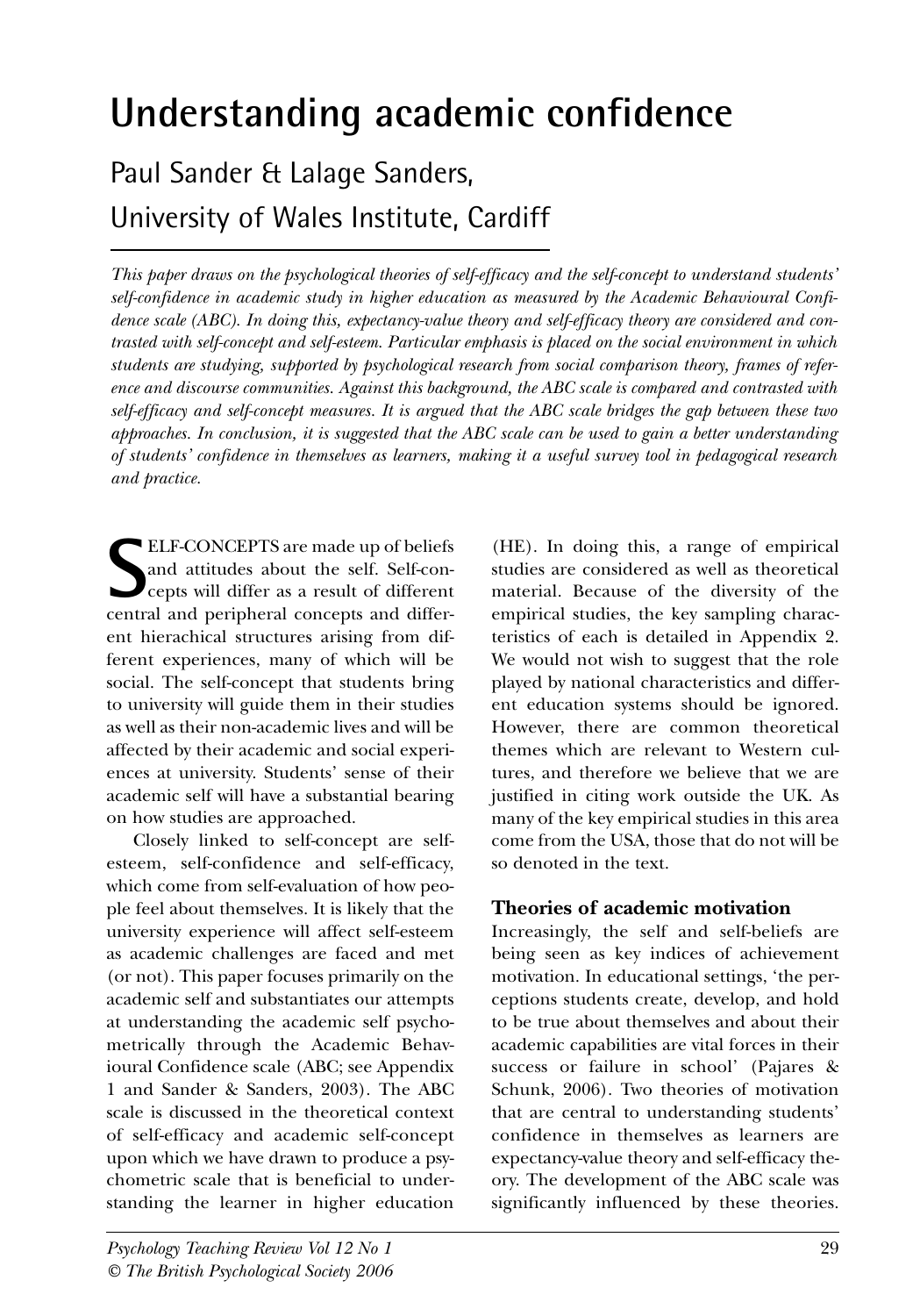Therefore, to understand ABC, these theories need considering.

#### *Expectancy-value theory*

Expectancy-value theory argues that choice, persistence, and performance can be explained by people's beliefs about how well they will do on an activity and the extent to which that activity is valued (Wigfield & Eccles, 2000). Expectancy, in the expectancyvalue theory, refers to the beliefs that people have about how they are likely to do on a particular task or activity. The values in the theory are the incentives or reasons for doing an activity and comprise attainment value, intrinsic value, utility value and cost. Achievement-related choices which people make and the performance which people produce depend on both expectancies and values. Expectancies and values themselves are the product of a complex developmental and sociocultural set of influences (Eccles & Wigfield, 2002). Expectancies here relate to confidence about capability to perform a set of actions which, if executed would lead to an outcome. Whether or not the execution of that action is likely depends on the value of the outcome, making this an explicitly motivational theory.

## *Self-efficacy theory*

Efficacy beliefs relate to the conviction that one can successfully execute the behaviour required to produce outcomes (Bandura, 1977). In self-efficacy theory, the confidence is in not just having the capability to do something but in being prepared to do it as well. In this, expectancy beliefs are more possibility oriented (Wigfield & Eccles, 2002). In contrast, efficacy beliefs are feelings about being able and prepared to do something through confidence in current ability. Eccles and Wigfield (2000) acknowledge that their notion of expectancy is more similar to efficacy beliefs than to outcome-expectancy theories. While there is much commonality between the notions of self-efficacy and expectancy, the models differ in two crucial ways. Self-efficacy refers to how competent people feel about successfully engaging in a behaviour, whereas expectancy value predicts the likelihood of their engaging, and that likelihood is determined by the perceived value of that behaviour.

Bandura's influential work on self-efficacy theory (Bandura, 1977, 1986, 1993), provides important insights into understanding students' confidence in themselves as learners, in that it focuses on context specific, malleable judgements, which are oriented towards the future (Bong & Skaalvik, 2003). Self-efficacy theory argues that people's confidence about being able to perform a specific action comes from four sources of information: mastery experience, verbal persuasion, vicarious feedback and physiological feedback. Bandura (1986) argues that the most important of these is mastery experience. There is no reason to believe that mastery experience would not predominate in an educational context.

The role of mastery experience means that outcomes interpreted as successful bring about an increase in self-efficacy, whereas those that are interpreted as failures tend to reduce self-efficacy beliefs. Thus the term mastery experience implies that individuals will reflect on and evaluate their own performance.

The other three sources of self-efficacy beliefs show how self-efficacy is in a complex dynamic relationship with the environment. As a result, self-efficacy is likely to be subject to change as experience impinges upon expectation and it may be that the extent of a student's academic self-efficacy will predict the nature of that experience. In an Australian study, McKenzie and Schweitzer (2001) found that the best predictor of academic performance was previous academic performance with a smaller, although significant, link between self-efficacy and academic performance, which suggests that students' beliefs about their abilities are not always in line with their abilities. Self-efficacy is best seen as a mediating variable between individuals' inherent abilities, their learning styles and the opportunities afforded by the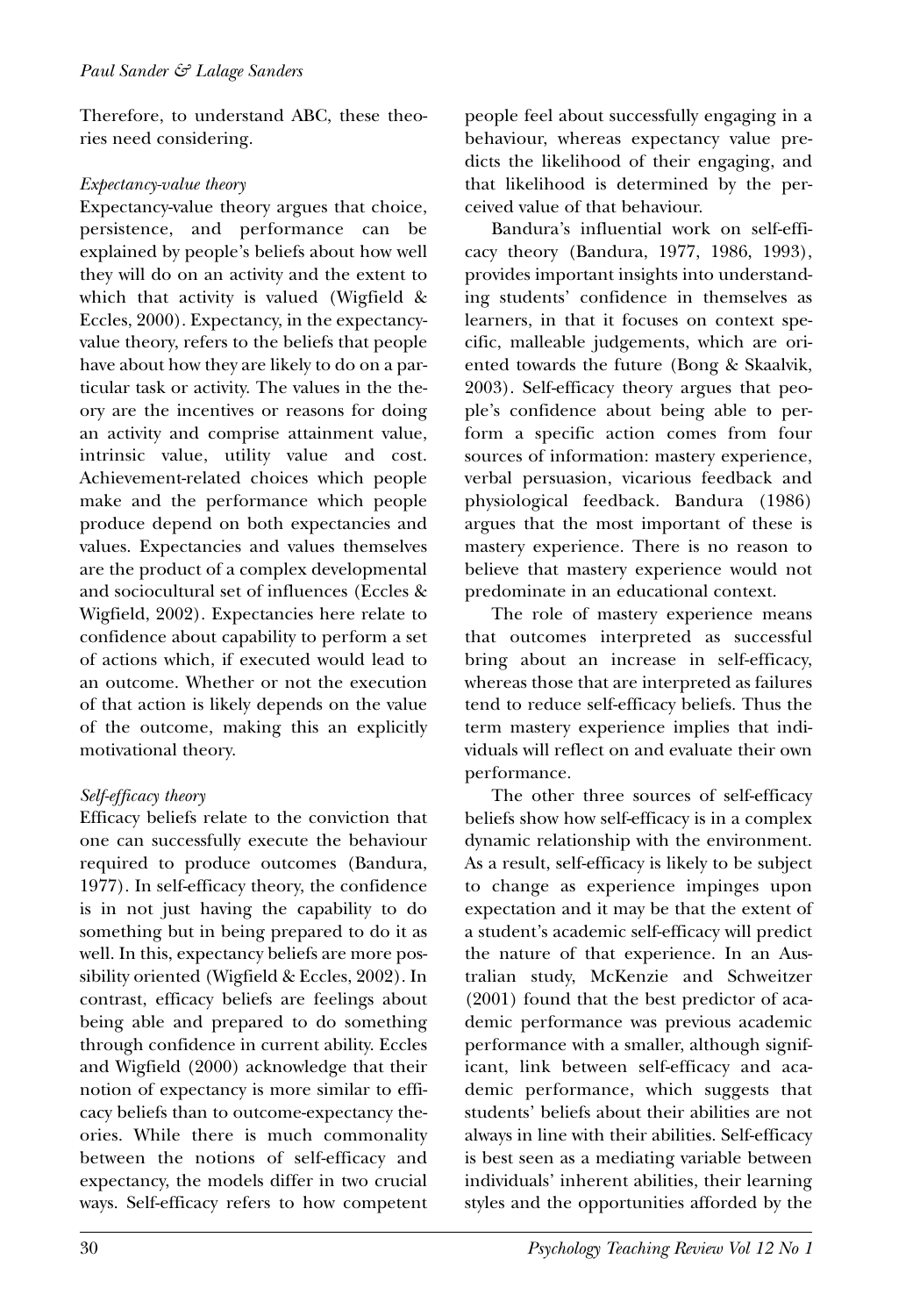academic environment of higher education, which does have some predictive ability to academic performance (Multon *et al*., 1991).

Motivational theories focus on why a person chooses to engage or not to engage in specific activities (Eccles & Wigfield, 2002), which is central to measurement of academic confidence. In addition to the different foci of expectancy-value theory and self-efficacy theory, self-efficacy beliefs operate at a microlevel of analysis which offers more task and situation specificity (Pajares, 1996b), which is important in relation to the ABC scale.

## **The social element to ABC**

While self-efficacy research stresses the predominance of mastery experience in the development and maintenance of efficacy beliefs it may mask the importance of social factors in students' conceptions of themselves as learners. That self-efficacy theory does not completely ignore the social element, though, is shown in a Spanish study by Escartí and Guzman (1999) when they note that vicarious experience is a process mediated by social comparison processes. The suggestion here is that more emphasis needs to be given to social processes in academic confidence.

Further, the theories considered so far tend to be individualistic and typical of western European and North American cultures in that explanations are sought within the person rather than within a larger social group. As Markus and Kitayama (1991, p.24) say, we work with the

*Western view of the individual as an independent, self-contained, autonomous entity who (a) comprises a unique configuration of internal attributes (e.g. traits, abilities, motives and values) and (b) behaves primarily as a consequence of these internal attributes.*

While Bandura's conception of self-efficacy sees people in dynamic relationships with their environment, it perhaps does not have a sufficiently specific focus on the social environment, which is integral to the interdependent cultural perspective that is usually contrasted with the independent perspective (Markus & Kitayama, 1991). Without trying to deny the importance of mastery beliefs in any cultural context, the larger social environment is worthy of further consideration in the development and maintenance of academic confidence beliefs.

Understanding of the social element in the learning experience has developed greatly. Northedge (2003a, 2003b), taking a sociocultural stance, locates knowledge in a 'discourse community' (2003a, p.19). The goal of the student is 'to become an effective participant in an unfamiliar knowledge community' (2003a, p. 21). It is the teacher's role to help the student become 'a user of various specialist discourses' and 'a participant within the relevant knowledge communities' (2003a, p.22). Thus, teachers are engaging with students to enable them to engage with discourse communities. However these are not the only communities that mark the student experience. Students themselves operate within a social community and, among other things, assess themselves as students against the performance of their peers. Social comparison theory provides an understanding of this process.

## *Social comparison*

People try to make sense of themselves and others in their personal and social worlds (Stapel & Tesser, 2001). Many of the day-today situations in which students find themselves activate self-constructs as education, by its nature, constantly challenges students. The activation of self-constructs increases the likelihood of social comparisons, suggesting that students are frequently using an external frame of reference. Social comparison is an intrinsic part of the self, and some situations make people's interest in others through social comparisons more likely (Stapel & Tesser, 2001). The complex, social nature of the self and how that can influence the social comparison process is explored by Gardiner *et al*.(2002).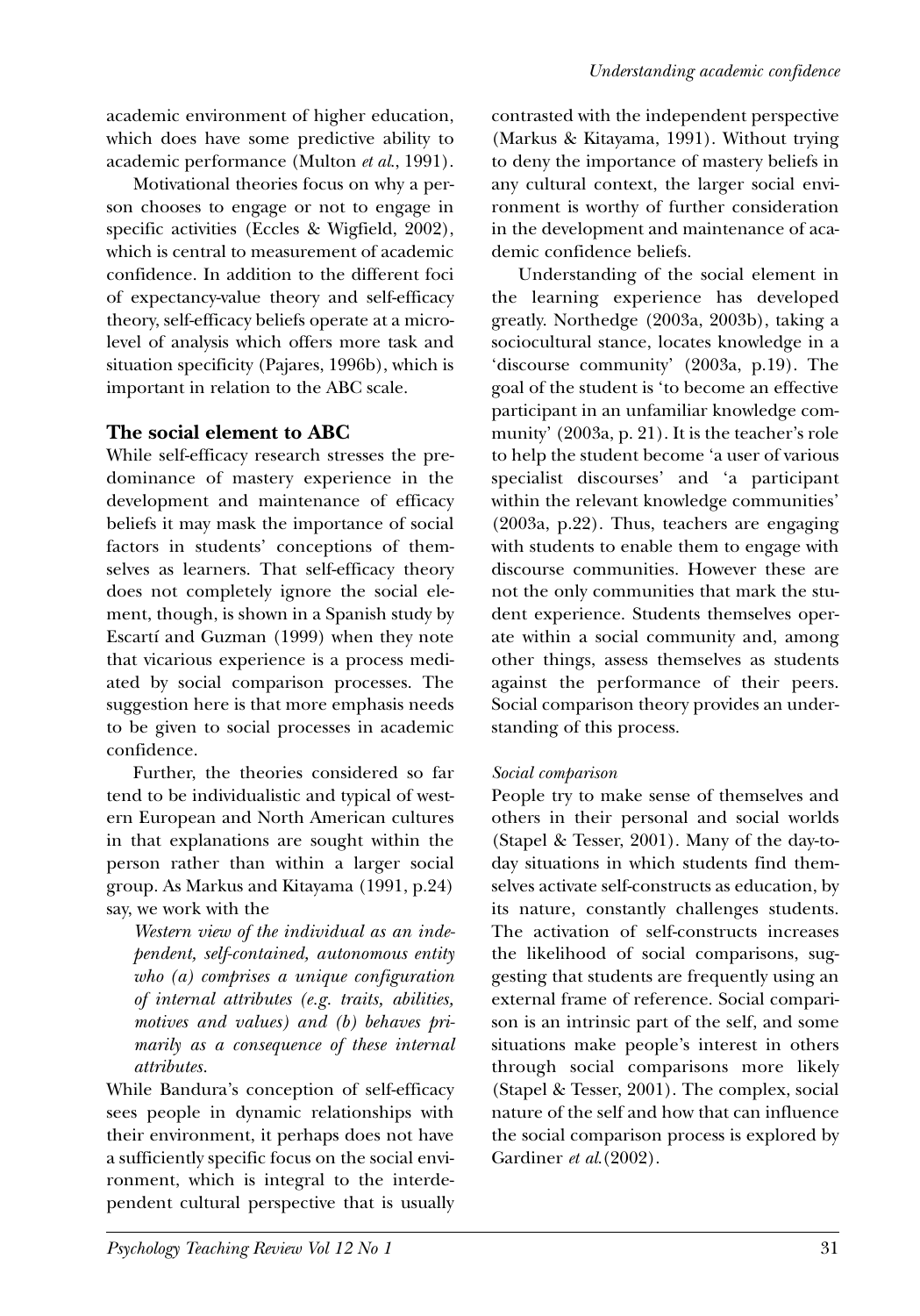#### *Frames of reference*

Skaalvik and Skaalvik (2002) detail both internal and external frames of reference that students can use as part of the sensemaking process, basing their argument on social comparison theory that originated with Festinger half a century ago. In this, frames of reference theory addresses and develops the social element to the way students see themselves as learners and does so in a way that sees students in learning contexts in a far more interdependent way. It does this by suggesting that students understand their own level of academic functioning, in part, through comparison with other learners in the same situation. Other students provide an external frame of reference.

Specifically, there may be at least five sources of information for external comparisons: (1) direct observation of achievement of students in the class; (2) teachers' responses and comments in the classroom; (3) responses from classmates; (4) responses from others outside the classroom; and (5) grades.

The social comparison process is instrumental in the construction of students' ABC in that students gain confidence in their academic skills not just from mastery experiences *per se*, but through being able to master tasks that other respected individuals in their class are able to master. As made clear by Skaalvik and Skaalvik (2002, p. 234):

*External comparison is a process by which a student compares his or her performance with the perceived performance of another, which may be a comparison group or a comparison person. The comparison group and the comparison person may differ.*

One of the best documented comparisons is the 'better than average' effect, which describes the tendency that people have to rate themselves as better than average (Suls *et al.*, 2002). These authors showed that the better than average effect worked differently for students with high self-esteem, in comparison with other students. Specifically, low self-esteem students perhaps too readily acknowledge their negative attributes.

Alongside the external frame of reference is an internal frame of reference. Internal frames of reference are when students compare their performance in one area of academic study with their performance in another area of academic study, regardless of how these self-perceived abilities compare with those of other students (Skaalvik & Skaalvik, 2002). Thus, students may compare their progress on one module with their progress on another, which re-engages with the important issue of specificity. It might be that this is averaged out in the more global and retrospective concept of academic confidence/self-esteem/self-concept.

#### *Self-concept and self-esteem*

The self-concept is a person's perception of himself or herself, formed through experience with the environment, especially significant others and reinforcements. The self-concept is thought to be a construct that may be useful in predicting and explaining how people behave, but it is not an entity and should not be reified. Nor is it stable. For instance, with increasing age, a person's self-concept becomes more multifaceted (Shavelson *et al.*, 1976).

The academic self-concept involves a selfdescription and a self-evaluation of perceived academic abilities, along with global beliefs of self-worth associated with perceived academic competence (McCoach & Siegle, 2003). Self-concepts in specific subject areas may be expected to affect students' level of intrinsic motivation, the effort they will expend, their degree of persistence and their anxiety levels (Skaalvik & Rankin, 1995).

With specific reference to schoolchildren, Shavelson *et al*. (1976) argue that the self-concept comprises two components, an academic component and a non-academic component, with the academic self-concept having causal predominance over academic achievement (Shavelson & Bolus, 1982). However, the academic component appears not to be a unitary concept (Marsh *et al.*,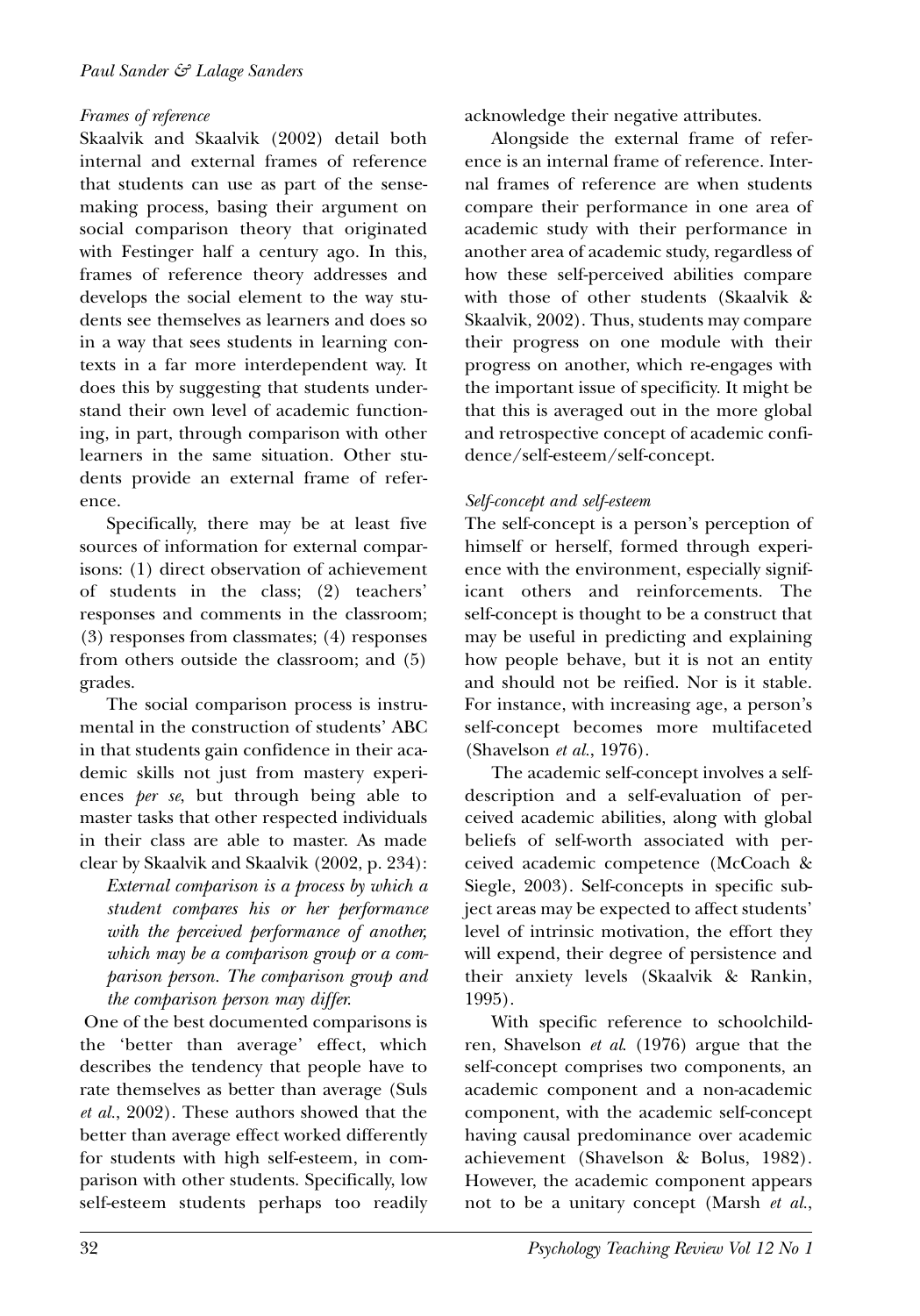1988). Indeed, the recognition that the academic self-concept was multifaceted, with differing self-concepts for different areas of academic study (Shavelson & Bolus, 1982) was instrumental in the development of the internal/external frames of reference model.

## *Academic self-concept research*

Social comparison theory predicts that when students compare themselves favourably to other students around them, in a particular subject area, they are more likely to have a high self-concept in that academic area (McCoach & Siegle, 2003). The low correlations in academic self-concept between different areas of study are thought to arise from an internal frame of reference, where students compare their confidence and performance in one area of study with another area of study (Marsh *et al.*, 1988).

Gender differences in general academic self-esteem are unclear (Skaalvik, 1990), although there is evidence that females have more negative academic self-concepts than males (Michie *et al.*, 2001), especially if they are in male-dominated programmes (Uelkue-Steiner *et al.*, 2000).

There are exceptions to the specificity argument in the research literature. Schraw (1997) found evidence for the domain-general hypothesis, which predicted that confidence judgements would be related not only to performance on a particular test but also to confidence judgements and performance on unrelated tests. The complexity of the relationship between self-variables and performance is discussed by Lent *et al.* (1997).

The multifaceted nature of academic selfconcept suggests that the micro-level of analysis is preferable, along with task and situation specificity, which is central in the measurement of self-efficacy. That is not to say that concepts of the self are not important in understanding the learner. On the contrary, self-beliefs are a critical component of human striving (Pajares & Schunk, 2006). Pietsch et al. (2003) found in their Australian study that, at least in the area of mathematics

for teenage schoolchildren, there was probably some overlap in the constructs of selfconcept and self-efficacy.

Skaalvik and Rankin (1995) stress that the academic self-concept may be different from self-efficacy in any domain-specific performance because self-efficacy and self-concept operate at different levels of generality. Further, because of the importance of mastery experience, self-efficacy could be thought of as being the result of an interaction between the person and the task, while self-concept is much more a property of the person, which accords with its greater generality (Zorkina & Nalbone, 2003). In Norway, Skaalvik and Valås (1999) present evidence to show that achievement affects subsequent self-concept and none that self-concept affects subsequent achievement. The similarities and differences between academic self-concept and academic self-efficacy are considered in detail by Bong and Skaalvik (2003). This analysis is returned to later in this paper to contrast academic self-confidence, self-esteem and ABC (see Table 1).

## **Measurement of academic confidence and self-efficacy**

Academic confidence is conceptualised as being how students differ in the extent to which they have a 'strong belief, firm trust, or sure expectation' (taken from the *Oxford English Dictionary* definition of confident, second edition, 1989) in their ability to respond to the demands of studying at university. As with self-efficacy (Tait & Entwistle, 1996) academic confidence is likely to be primarily determined by mastery experience (Skaalvik & Skaalvik, 2002) but as has already been argued in relation to self-efficacy, a plethora of social factors within and around the educational process are also likely to be influential.

Confidence in educational settings has been a variable of interest in higher education research. For example, self-perception of intellectual ability has been shown to have a positive influence on adjustment in college (Boulter, 2002). Within an Australian med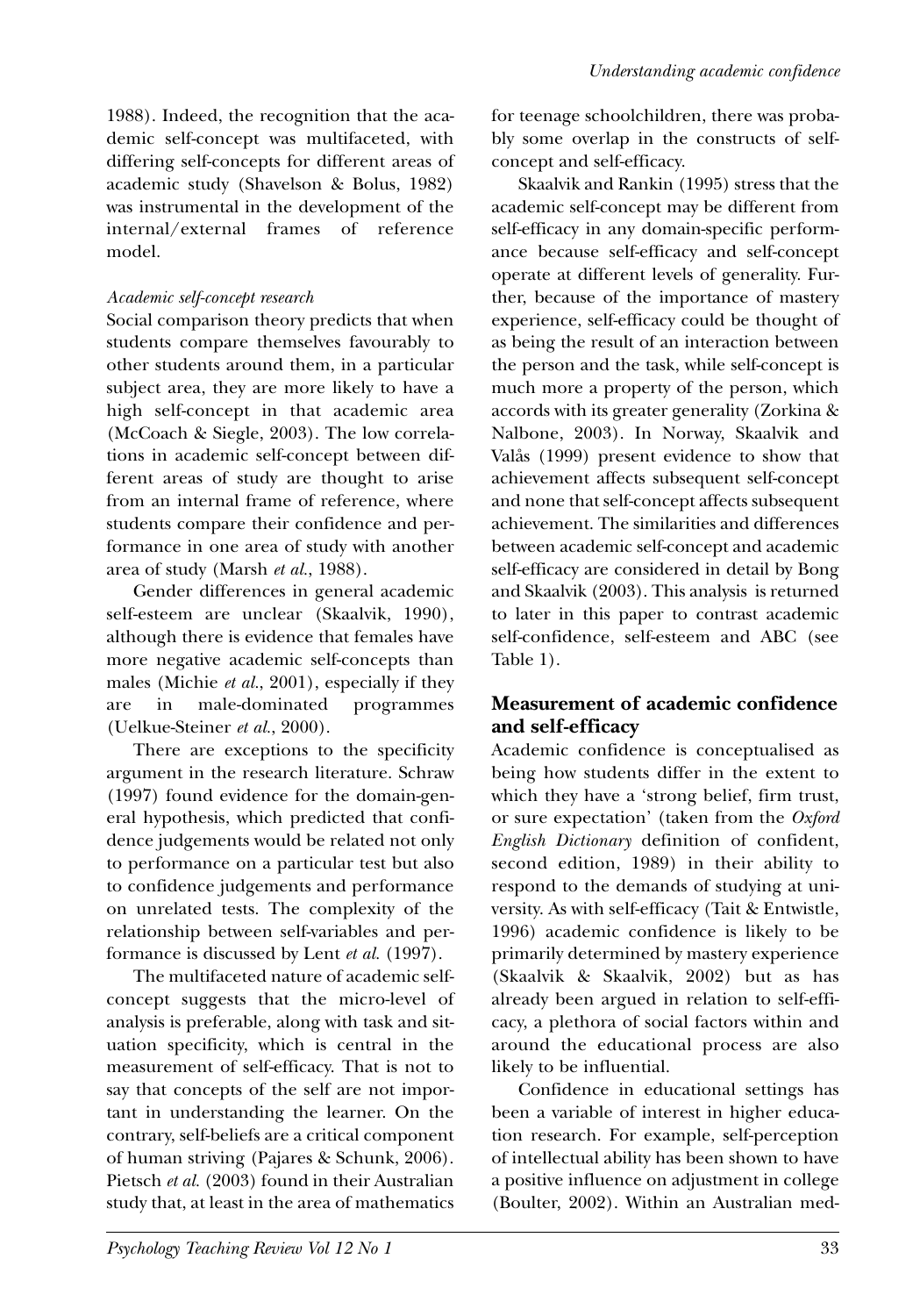ical context, Bell *et al*. (1998) developed the mental health nursing clinical confidence scale, to assess the impact of mental health clinical placements on undergraduate nurses' attitudes and clinical confidence. The relationship between medical students' confidence and their experience in caring for patients has been explored (Harrell *et al.*, 1993). The results showed high confidence levels for medical students with a mean confidence score of 4 on a five-point Likert scale. The high confidence levels of these medical students is interesting as it was the contrast between medical students and two other student groups in British universities that led to the development of the ABC scale (Sander *et al.*, 2000; Sander & Sanders, 2003).

Zorkina and Nalbone (2003) randomly allocated students to one of two conditions that manipulated self-efficacy. In one, students were told that a test they were asked to do was designed for Ivy League university students, whereas in the other participants were told that the same test was designed for high school students across the nation. That such a manipulation had an effect on subsequent test performance and participants' confidence following the test shows, as Zorkina and Nalbone say, how careful teachers have to be in introducing topics, tasks and tests. It also emphasises the subtlety of environmental manipulations on academic confidence and performance, as predicted by self-efficacy theory. This point is supported in an Israeli study by Alfassi (2003), who, in applying self-efficacy theory to educational practice, showed that an educational programme that fostered both academic competence and confidence was beneficial for students who were at risk of dropping out of school. As this study was undertaken with a very different sample, in a remedial high school, this would indicate the generality of this finding.

In the UK, Cassidy and Eachus (2000) showed a relationship between low academic aptitude, external academic locus of control and a surface approach to learning. In contrast, another British study showed that students whose reason to participate in education was for cognitive interest had positive academic self-concepts (Michie *et al*., 2001), a point supported by House (2000), who found that self-confidence was significantly correlated to the number of hours students spent talking with teachers outside class, involvement in volunteer work and participation in student clubs or groups.

In a classroom setting, Harrison *et al.* (1993) measured students' confidence, as part of a study on the academic self-concept of undergraduates, specifically focusing on confidence within a classroom and in relations with teachers. In a similarly tightly focused study, Schraw (1997) measured students' confidence in their answers to test items.

The Student Goals Exploration test (Stark *et al.*, 1991) has, as its last set of scales, measures of confidence level and student anxiety. The subscale, though, measures confidence in course success not confidence in behaviours that are likely to lead to course success. Looking at the transition from school into university, Fielstein and Bush (1998) sought to identify non-cognitive variables influencing academic confidence as well as satisfaction with the transition into university and pre-college decision-making by contrasting the attributes and profiles for students undertaking remedial course with those that are not. The authors note the implications of this for students' self-esteem and academic confidence.

Thus, psychological research into the self-concept has led to a number of studies attempting to understand students' confidence in themselves as learners, with confidence either as a part of the self-concept, or as part of the subtly different concept, selfefficacy. Consideration of both the performance and the theoretical basis for self-efficacy measures and self-concept driven measures led to the development of a measure of ABC. ABC and its resultant scale are thought to be importantly different from any of the existing measures of academic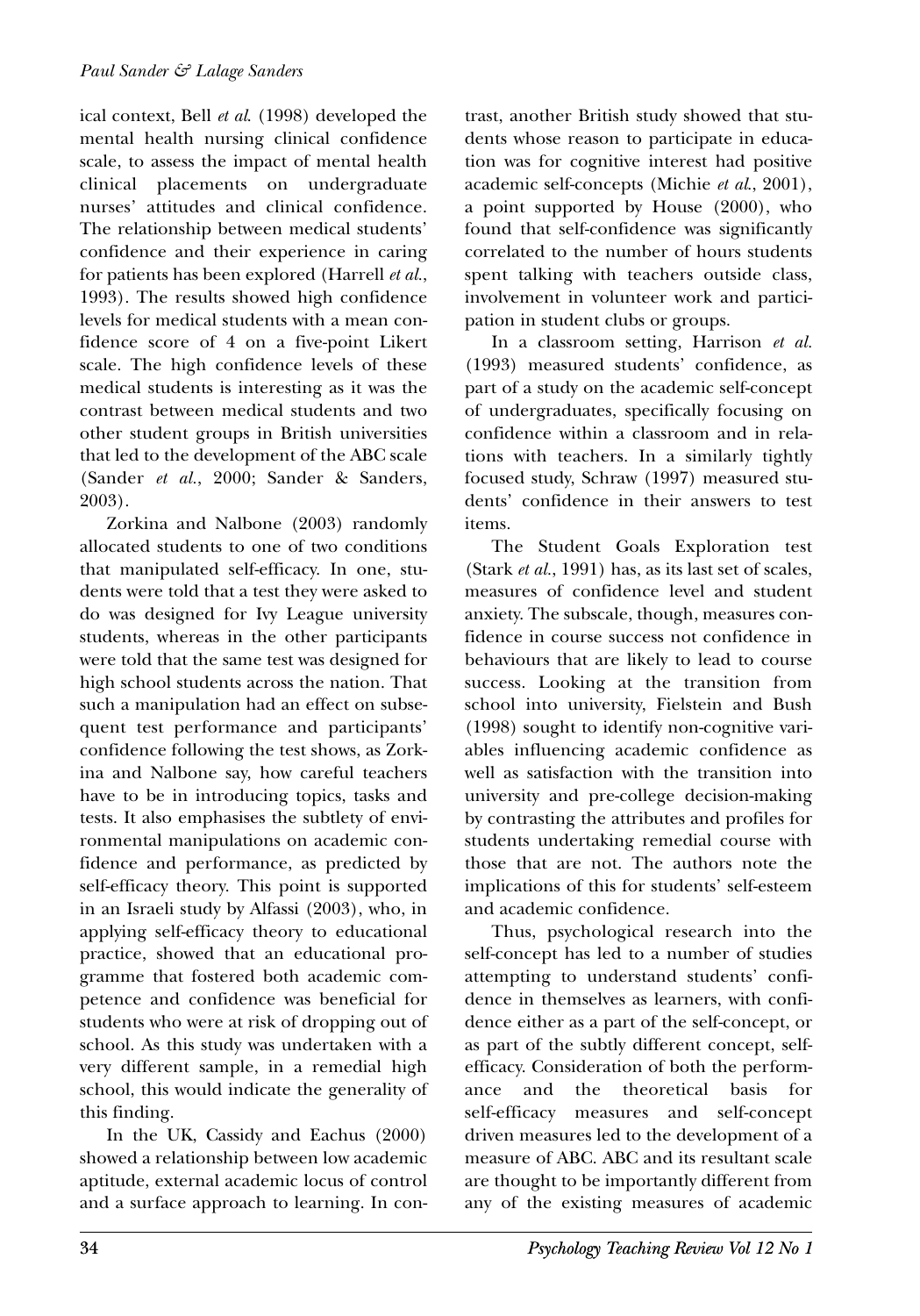confidence. The scale draws on the research and thinking from both the self-efficacy and self-concept. The resultant scale has significant benefits for understanding university undergraduates as learners.

#### *ABC*

Sander and Sanders (2003) developed the Academic Confidence Scale (ACS, now referred to as the ABC scale (Sanders & Sander, in preparation) in order to understand variations in teaching preferences and learning behaviours for different groups of students (Sander *et al*., 2000).

This study contrasted the expectations of two groups of UK university students; one group comprised medical students in a traditional university and the other psychology students in a new university. One aspect of the results was the striking differences in reasons given by students for not liking role-play and student presentations as methods of teaching. Essentially, the medical students were worried that these were not effective methods, whereas the psychology students were worried about their own competence to do them (Stevenson & Sander 2002). The possibility of academic confidence as an explanation for this difference arose from an examination of the differing entry profiles of the two groups. The medical students had an average A-level point score of 27.8, in contrast to 15.0 for the psychology students (using the standard pre-2002 UCAS formula for assigning A-level points).<sup>1</sup>

Academic confidence is conceptualised as being how students differ in the extent to which they have a 'strong belief, firm trust, or sure expectation' of how they will respond to the demands of studying at university. This is distinct from their aspirations for their own academic performance, although the two may be related. As part of its parent concept, self-efficacy, academic confidence may stem from the same four sources: mastery experience, vicarious experience, verbal persuasion and physiological states. It is likely to be subject to change as experience impinges upon expectation.

The scale was developed through an iterative process with colleagues identifying appropriate academic behaviour that students would face. The scale's psychometric properties were explored in a preliminary study of 102 psychology in a new university, and 182 medical first-year undergraduates in a traditional university (Sander & Sanders 2003). It demonstrated a high level of internal reliability (Cronbach's alpha .88). The overall score was computed as the mean response over the 24 items and the median for all students in the study was 3.83 (minimum 2.54, maximum 4.92). A comparison of the overall ABC scores showed that the medical students, as predicted, scored higher, i.e. were more confident, than the psychology students (medians 3.88 and 3.71 respectively,  $Z = 2.07$ ,  $p < .05$  one-tailed), suggesting criterion validity of the scale. Furthermore, statistically significant ABC scores have been found between dyslexic and non-dyslexic students.

The scales concurrent validity was also assessed by asking respondents to estimate their final year degree mark. This correlated significantly  $(p < .05)$  with their ABC score indicating that those who were confident that they could produce the behaviour required for academic study were those who felt they would do well academically. The factor structure of the scale will be the subject of a future paper.

The ABC scale has been used both at general and more focused levels. In the validation of the ABC scale, students were encouraged to work at a more global perspective on academic behavioural confidence (Sander & Sanders, 2003), in that they were asked about their confidence about their university course, rather than any one module or indeed any part of any one module. In contrast, a more recent study has use-

<sup>1</sup> Pre-2002 UCAS formula for A-level points by grade. A = 10, B = 8, C = 6, D = 4, E = 2 and AS grades assigned half-value points, e.g. an A grade AS level = 5.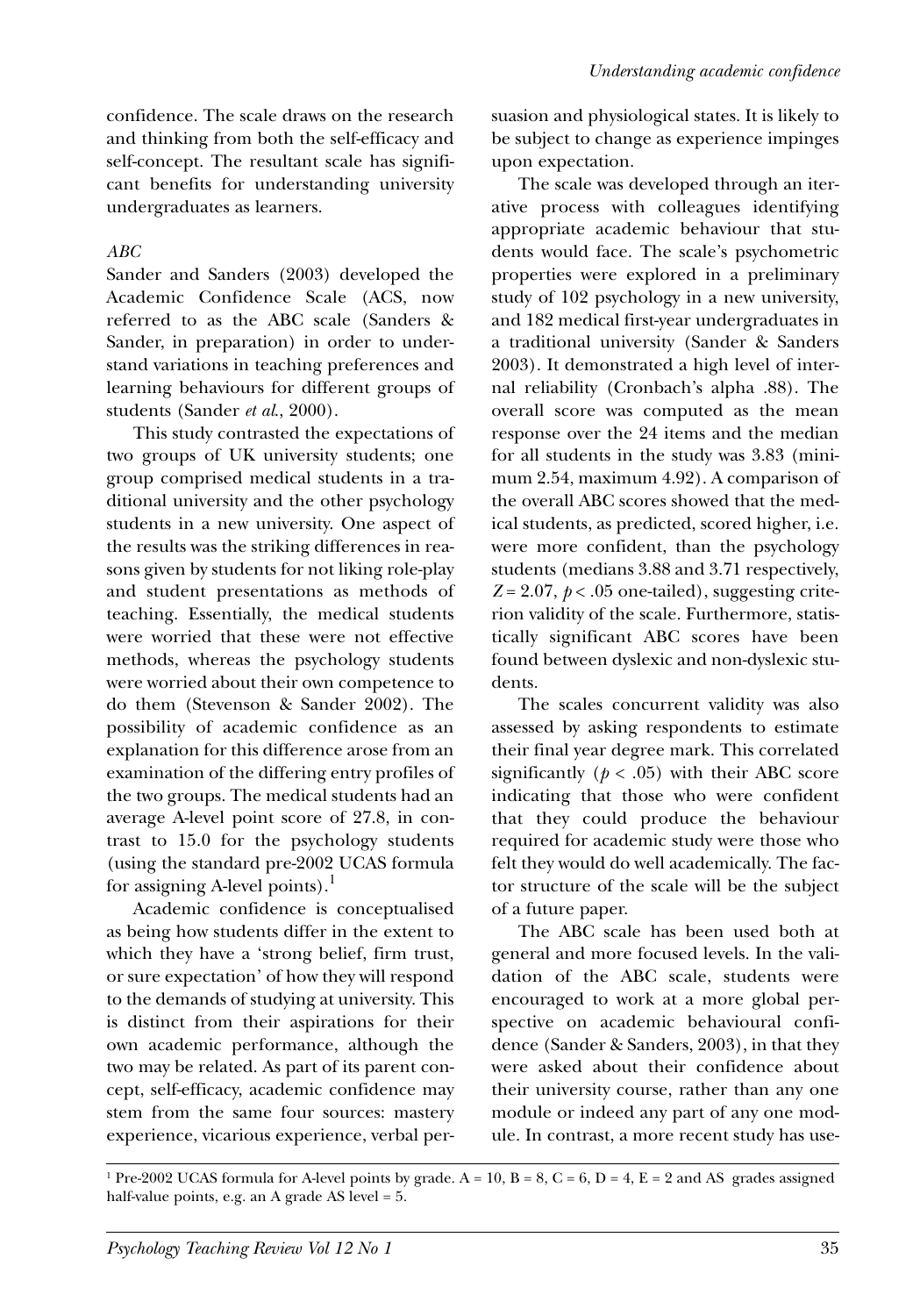#### *Paul Sander & Lalage Sanders*

| Table 1: Comparison of academic self-concept, self-efficacy and behavioural confidence |
|----------------------------------------------------------------------------------------|
| (adapted from Bong & Skaalvik, 2003)                                                   |

| Comparison<br>dimensions           | Academic self-concept                                                      | Academic self-efficacy                                                                     | <b>ABC</b>                                                                                                           |
|------------------------------------|----------------------------------------------------------------------------|--------------------------------------------------------------------------------------------|----------------------------------------------------------------------------------------------------------------------|
| Working definition                 | Knowledge and<br>perceptions about<br>oneself in achievement<br>situations | Convictions for<br>successfully performing<br>given academic tasks<br>at designated levels | Confidence in ability to<br>engage in behaviour<br>that might be required<br>during the student's<br>academic career |
| Central element                    | Perceived competence                                                       | Perceived confidence                                                                       | Confidence in abilities                                                                                              |
| Composition                        | Cognitive and affective<br>appraisal of self                               | Cognitive appraisal of<br>self                                                             | Assessment of<br>potential behavioural<br>repertoire                                                                 |
| Nature of competence<br>evaluation | Normative and ipsative                                                     | Goal-referenced and<br>normative                                                           | Response to situational<br>demands                                                                                   |
| Judgement specificity              | Domain specific                                                            | Domain specific and<br>context specific                                                    | Domain and narrowly<br>context specific                                                                              |
| Dimensionality                     | Multidimensional                                                           | Multidimensional                                                                           | Multidimensional                                                                                                     |
| Structure                          | Hierarchical                                                               | Loosely hierarchical                                                                       | Flat and summative                                                                                                   |
| Time orientation                   | Past-oriented                                                              | Future-oriented                                                                            | Future-oriented                                                                                                      |
| Temporal stability                 | Stable                                                                     | Malleable                                                                                  | Malleable                                                                                                            |
| Predictive outcomes                | Motivation, emotion<br>and performance                                     | Motivation, emotion,<br>cognition and self-<br>regulatory processes<br>and performance     | Motivation, coping,<br>help-seeking and<br>performance                                                               |

fully used the ABC scale to monitor changes in academic confidence in response to students giving presentations as a module requirement (Sander & Sanders, 2005). We believe that the ABC can be usefully and legitimately used both at global and more specific levels, even to the point of looking at changes in confidence measured through individual statements in the scale rather than at changes in the whole scale scores.

The scale was conceived as a general measure of academic confidence in HE, thus flouting the specificity focus of self-efficacy measures, but subsequent consideration of the data suggests that consideration of responses by individual statements can be

very useful (Sander, 2004a, 2004b; Sanders & Sander, in preparation). This leaves the scale bridging the perspectives underlying the self-concept/self-esteem approach to students' conceptions of themselves as learners and the contrasting approach from the selfefficacy domain. Rather than being a theoretical dilemma, this could well be an advantageous position to take, rendering the ABC scale a flexible and useful tool. Table 1 contrasts the self-concept/self-esteem, selfefficacy and ABC approaches to understanding students' conceptions of themselves. This comparison confirms that ABC is closer to self-efficacy than self-esteem/self-concept.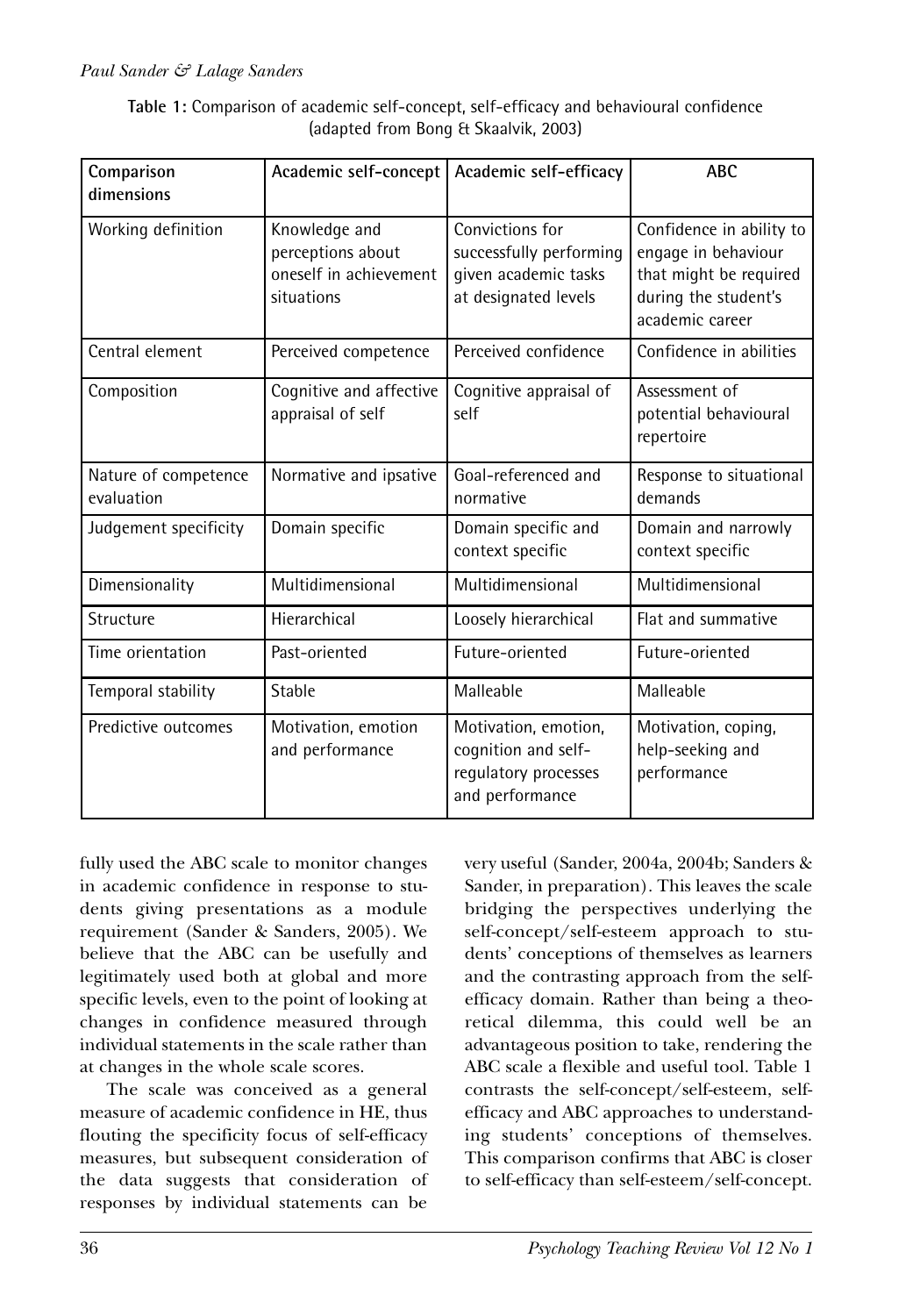#### *Academic confidence as an explanatory variablefuture research*

The self-efficacy literature is full of reminders that self-efficacy can change from situation to situation, as well as over time and so any attempts to measure self-efficacy should be situation-specific (e.g. Bandura, 2001; Pajares, 1996a, 1997) and perhaps time-specific. None the less, it still seems reasonable to believe that on entering HE students bring not just their expectations of their new course of study, but also a variable degree of confidence in their ability to meet the demands, as they perceive them, of their new course. In Ulster, Lowe and Cook (2003) identified a group of students, 39 per cent of the sample, who were clearly not coping with their transition into the HE environment. Sander and Sanders (2003) also identified a much smaller group of students with low academic confidence, who were also experiencing a wide range of course-related difficulties. These findings add to the growing literature on the problems associated with the transition into HE. Certainly, the transition from school to university places many demands on students (Chemers *et al.*, 2001). With a better understanding of students, in part by understanding their expectations of teaching and learning (Sander *et al*., 2000), and more pertinently here, their ABC, a learning environment can be created that will engage them (Kember, 2001; Schuell, 1986), and move them forward in their education. Specifically, it is argued that a better understanding of students' confidence in themselves as learners will be

## **References**

- Alfassi, M. (2003). Promoting the will and skill of students at academic risk: An evaluation of an instructional design geared to foster achievement, self-efficacy and motivation. *Journal of Instructional Psychology, 30,* 28–40.
- Bandura, A. (1977). Self-efficacy: Toward a unifying theory of behavioural change. *Psychological Review, 84,* 191–215.
- Bandura, A. (1986). *Social foundations of thought and action*. London: Englewood Cliffs.

gained from the ABC perspective and measured through the ABC scale.

### **Conclusion**

Understanding students' conceptions of themselves as learners is important, not least because it can prevent teachers from being in the position Laurillard (1993) describes, being uncertain of their students' starting positions in the educational process:

*The lecturer must guide this collection of individuals through territory the students are unfamiliar with, towards a meeting point, but without knowing where they are starting from.*

In developing the ABC scale, this scenario can be avoided because it is possible to find out where students are starting from, even in the current HE climate of high student numbers and poor staff:student ratios. Ideally though, the ABC scale would be one of a number of profile measures (Sander, 2004b).

Both the self-efficacy approach and the self-concept/self-esteem approach to understanding the self were used in developing the ABC scale to give important and helpful insights into students. Consideration of the psychological processes underlying students' conceptions of themselves as learners can help the teacher involve the student in the discourse community.

#### **Address for correspondence**

Dr Paul Sander, University of Wales Institute, Cardiff, Western Avenue,Cardiff CF5 2YB E-mail: psander@uwic.ac.uk

- Bandura, A. (1993). Perceived self-efficacy in cognitive development and functioning. *Educational Psychologist, 28,* 117–148.
- Bandura, A. (2001). *Guide for constructing self-efficacy scales* (revised March 2001). Available online from Frank Pajares, Emory University (mpajare@ emory.edu) (referenced in www.emory.edu/EDU-CATION/mfp/efftalk.html).
- Bell, A.U., Horsfall, J. & Goodin, W., (1998). The Mental Health Nursing Clinical Confidence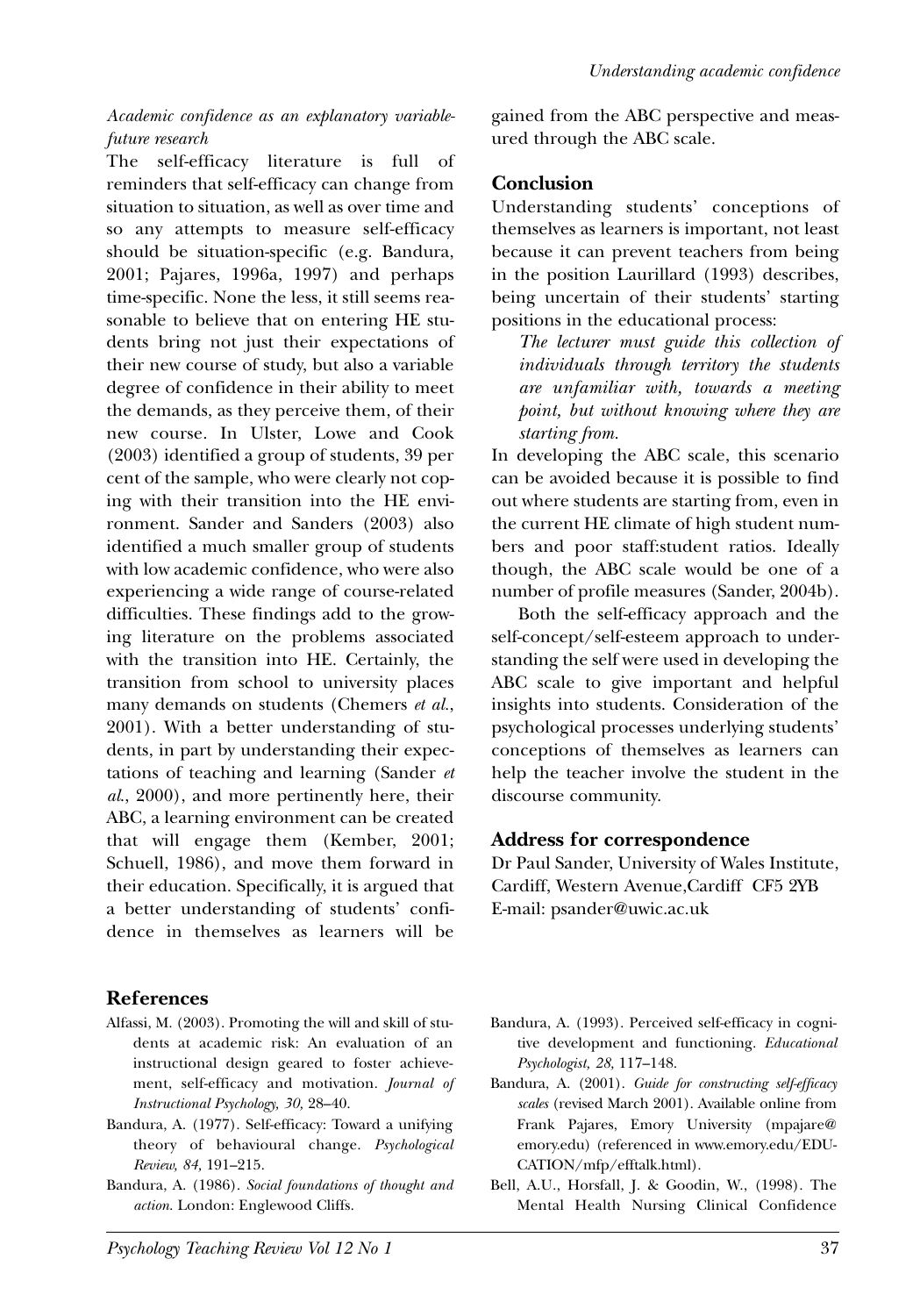Scale: A tool for measuring undergraduate learning on mental health clinical placements. *Australian and New Zealand Journal of Mental Health Nursing, 7,* 184–190.

- Bong, M. & Skaalvik, E.M. (2003). Academic self-concept and self-efficacy: How different are they really? *Educational Psychology Review, 15,* 1–40.
- Boulter, L. (2002). Self-concept as a predictor of college freshman academic adjustment. *College Student Journal, 36,* 234–246.
- Cassidy, S. & Eachus, P. (2000). Learning style, academic belief systems: Self-report student proficiency and academic achievement in higher education. *Educational Psychology, 20,* 307–320.
- Chemers, M.M., Hu, L. & Garcia, B.F. (2001). Academic self-efficacy and first-year college student performance and adjustment. *Journal of Educational Psychology, 93,* 55–64.
- Eccles, J.S. & Wigfield, A. (2002). Motivational beliefs, values and goals. *Annual Review of Psychology, 53,* 109–132.
- Escartí, A. & Guzman, J.F. (1999). Effects of feedback on self-efficacy, performance and choice in an athletic task. *Journal of Applied Sports Psychology, 11,* 83–96.
- Fielstein, L.L. & Bush, L.K. (1998). Remedial students' perceptions: Pre-college decision making, satisfaction with the freshman year and self-perceptions of academic abilities. *Journal of the First-Year Experience and Students in Transition, 10,* 41–55.
- Gardiner, W.L., Gabriel, S. & Hochscild, L. (2002). When you and I are 'we,' you are not threatening: The role of self-expansion in social comparison. *Journal of Personality and Social Psychology, 82,* 239–251.
- Harrell, P.L., Kearl, G.W., Reed, E.L., Grigsby, D.G. & Caudill, T.S. (1993). Medical students' confidence and the characteristics of their clinical experiences in a primary care clerkship. *Academic Medicine, 68,* 577–579.
- Harrison, T.C., Maples M.F., Testa, A.M. & Jones P. (1993). Academic self-concept of university students: Implications for counselling. *Journal of Humanistic Education and Development, 32,* 69–75.
- House, J.D. (2000). The effect of student involvement on the development of academic self-concept. *The Journal of Social Psychology, 140,* 261–263.
- Kember, D., (2001). Beliefs about knowledge and the process of teaching and learning as a factor in adjusting to study in higher education. *Studies in Higher Education, 26,* 205–221.
- Laurillard, D. (1993). *Rethinking university teaching.* London: Routledge.
- Lent, R.W., Brown, S.D. & Gore, P.A. (1997). Discriminative and predictive validity of academic self-concept, academic self-efficacy and mathematics-specific self-efficacy. *Journal of Counselling*

*Psychology, 44,* 307–315.

- Lowe, H. & Cook, A. (2003). Mind the gap: Are students prepared for higher education? *Journal of Further and Higher Education, 27,* 53–76.
- Markus, H.R. & Kitayama, S. (1991). Culture and self: Implications for cognition, emotion, and motivation. *Psychological Review, 98,* 224–253.
- Marsh, H.W., Byrne, B.M. & Shavelson, R.J. (1988). A multifaceted academic self-concept: Its hierarchical structure and its relation to academic achievement. *Journal of Educational Psychology, 80,* 366–380.
- McCoach, D.B. & Siegle, D. (2003). The structure and function of academic self-concept in gifted and general education students. *Roeper Review*, winter, 61–65.
- McKenzie, K. & Schweitzer, R. (2001). Who succeeds at university? Factors predicting academic performance in first year Australian university students. *Higher Education Research and Development, 20,* 21–33.
- Michie, F., Glachan, M. & Bray, D. (2001). An evaluation of factors influencing the academic self-concept, self-esteem and academic stress for direct and re-entry students in higher education. *Educational Psychology, 21,* 455–472.
- Multon, K.D., Brown, S.D. & Lent, R.W. (1991). Relation of self-efficacy beliefs to academic outcomes: A meta-analytic investigation. *Journal of Counselling Psychology, 38,* 30–38.
- Northedge, A. (2003a). Rethinking teaching in the context of diversity. *Teaching in Higher Education, 8,* 17–32.
- Northedge, A. (2003b). Enabling participation in academic discourse. *Teaching in Higher Education, 8,* 169–170.
- Pajares, F. (1996a). Assessing self-efficacy beliefs and academic outcomes: The case for specificity and correspondence. Paper presented to the annual meeting of the American Educational research Association, New York. Accessed on line (11/9/01), from http://www.emory-edu/EDU-CATION/mfp/aera2.html.
- Pajares, F. (1996b). Self-efficacy beliefs in academic settings. *Review of Educational Research, 66,* 543–578.
- Pajares, F. (1997). Current directions in self-efficacy research. In M. Maehr & P.R. Pintrich (Eds.), *Advances in motivation and achievement, 10,* 1–49. Accessed on line (07/05/02) from http:// www.emory.edu/EDUCATION/mfp/effchapter. html.
- Pajares, F. & Schunk, D. (2006). The self and academic motivation: Theory and research after the cognitive revolution. In J. M. Royer (Ed.), *The impact of the cognitive revolution on educational psychology*. Greenwich, CT: Information Age Publishing. Accessed on line (17/12/2003) from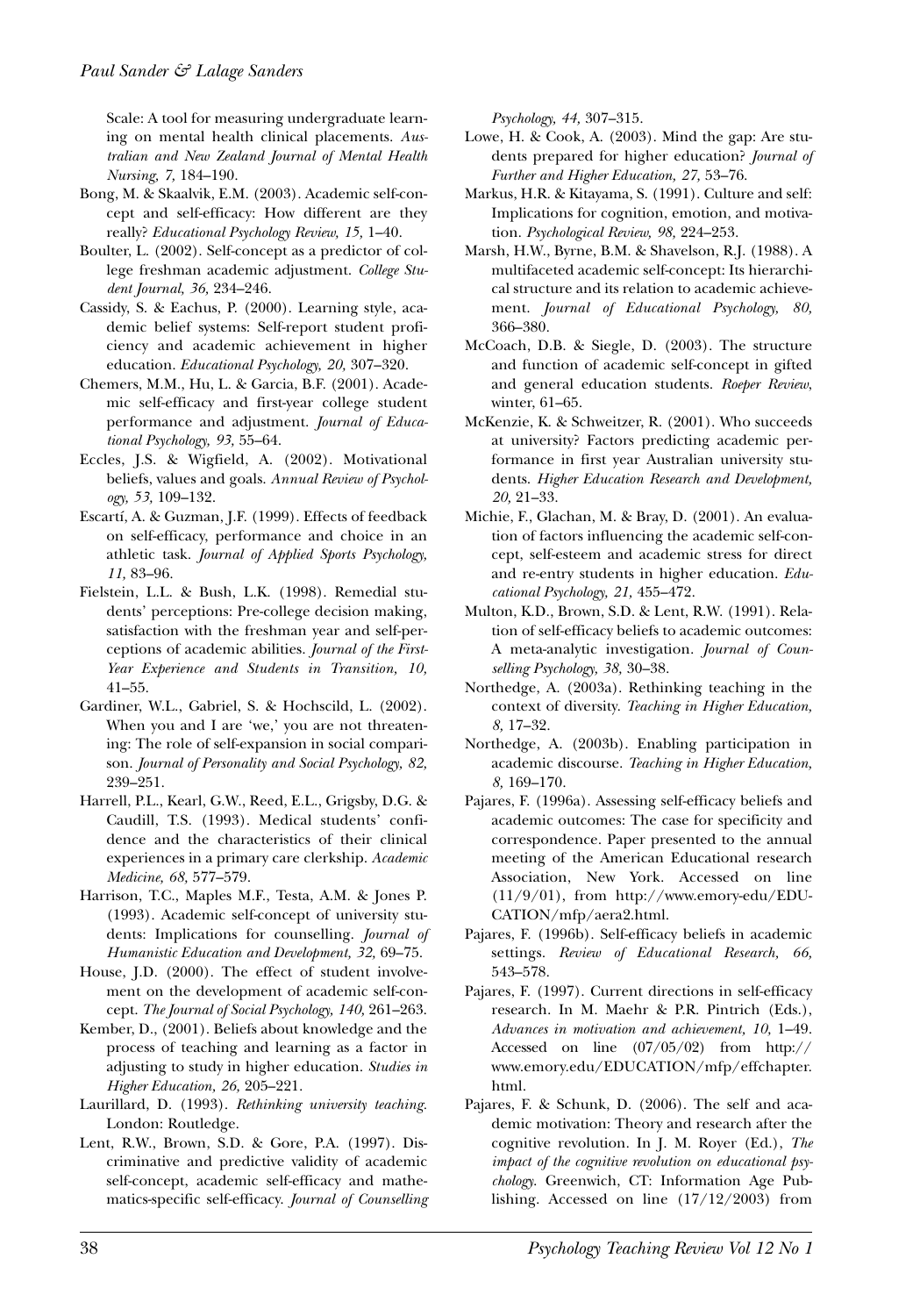mpajare@emory.edu.

- Pietsch, J., Walker, R. & Chapman, E. (2003). The relationship among self-concept, self-efficacy, and performance in mathematics during secondary school. *Journal of Educational Psychology, 95,* 589–603.
- Sander, P., (2004a). Understanding the learner for more effective university teaching. Unpublished PhD thesis. University of Wales.
- Sander, P. (2004b). Increasing student numbers, diminishing tutor insight. *Psychology Learning and Teaching, 4,* 15–21.
- Sander, P. & Sanders, L. (2003). Measuring confidence in academic study: A summary report. *Electronic Journal of Research in Educational Psychology and Psychopedagogy, 1,* 1. http://www.investigacion-psicopedagogica.org/ revista/ articulos/1/ english/Art\_1\_1.pdf.
- Sander, P. & Sanders, L. (2006). Giving presentations: The impact on students. *Psychology Teaching Review, 11*(1), 25–39.
- Sander, P., Stevenson, K., King, M. & Coates, D. (2000). University students' expectations of teaching. *Studies in Higher Education, 25,* 309–323.
- Sanders, L. & Sander, P. (in preparation). Academic behavioural confidence: A comparison of medical and psychology students.
- Schraw, G. (1997). The effect of generalized metacognitive knowledge on test performance and confidence judgements. *Journal of Experimental Education, 65,* 135–146.
- Schuell, T.J. (1986). Cognitive conceptions of learning. *Review of Educational Research, 56,* 411–436.
- Shavelson, R.J. & Bolus, R. (1982). Self-concept: The interplay of theory and methods. *Journal of Education Psychology, 74,* 3–17.
- Shavelson, R.J., Hubner, J.J. & Stanton, G.C. (1976). Self-concept: Validation of construct interpretations. *Review of Educational Research, 46,* 407–441.
- Skaalvik, E.M. (1990). Gender differences in general academic self-esteem and in success expectations on defined academic problems. *Journal of Educational Psychology, 82,* 593–598.
- Skaalvik, E.M. & Rankin, R.J. (1995). A test if the internal/external frame of reference model at different levels of math and verbal self-perception. *American Educational Research Journal, 32,* 161–184.
- Skaalvik, E.M. & Skaalvik, S. (2002). Internal and external frames of reference for academic selfconcept. *Educational Psychologist, 37,* 233–244
- Skaalvik, E.M. & Valås, H. (1999). Relationships among achievement, self-concept, and motivation in mathematics and language arts: A longitudinal study. *The Journal of Experimental Education, 67,* 135–149.
- Stapel, D.A. & Tesser, A. (2001). Self-activation increases social comparison. *Journal of Personality and Social Psychology, 81,* 742–750.
- Stark, J.S., Bentley, R.J., Lowther, M.A. & Shaw, K.M. (1991). The student goals exploration: Reliability and concurrent validity. *Educational and Psychological Measurement, 51,* 413–422.
- Stevenson, K. & Sander, P. (2002). Medical students are from Mars; business and psychology students are from Venus; university teachers from Pluto? *Medical Teacher, 24,* 27–31.
- Suls, J., Lemos, K. & Stewart, H.L. (2002). Selfesteem, construal and comparisons with the self, friends, and peers. *Journal of Personality and Social Psychology, 82,* 252–261.
- Tait, H. & Entwistle, N. (1996). Identifying students at risk through ineffective study strategies. *Higher Education, 31,* 97–116.
- Uelkue-Steiner, B., Kurtz-Costes, B. & Kinlaw, C.R. (2000). Doctoral student experiences in genderbalanced and male-dominated graduate programs. *Journal of Educational Psychology, 92,* 296–307.
- Wigfield, A. & Eccles, J.S. (2000). Expectancy-value theory of achievement motivation. *Contemporary Educational Psychology, 25,* 68–81 (accessed on line from http://www.idealibrary.com).
- Zorkina, Y. & Nalbone, D.P. (2003). Effect of induced level of confidence on college students' performance on a cognitive test. *Current Research in Social Psychology, 8,* 11 (accessed on line (18/12/2003) at http:www.uiowa.edu/~grpproc/crisp/crisp.8.11.html).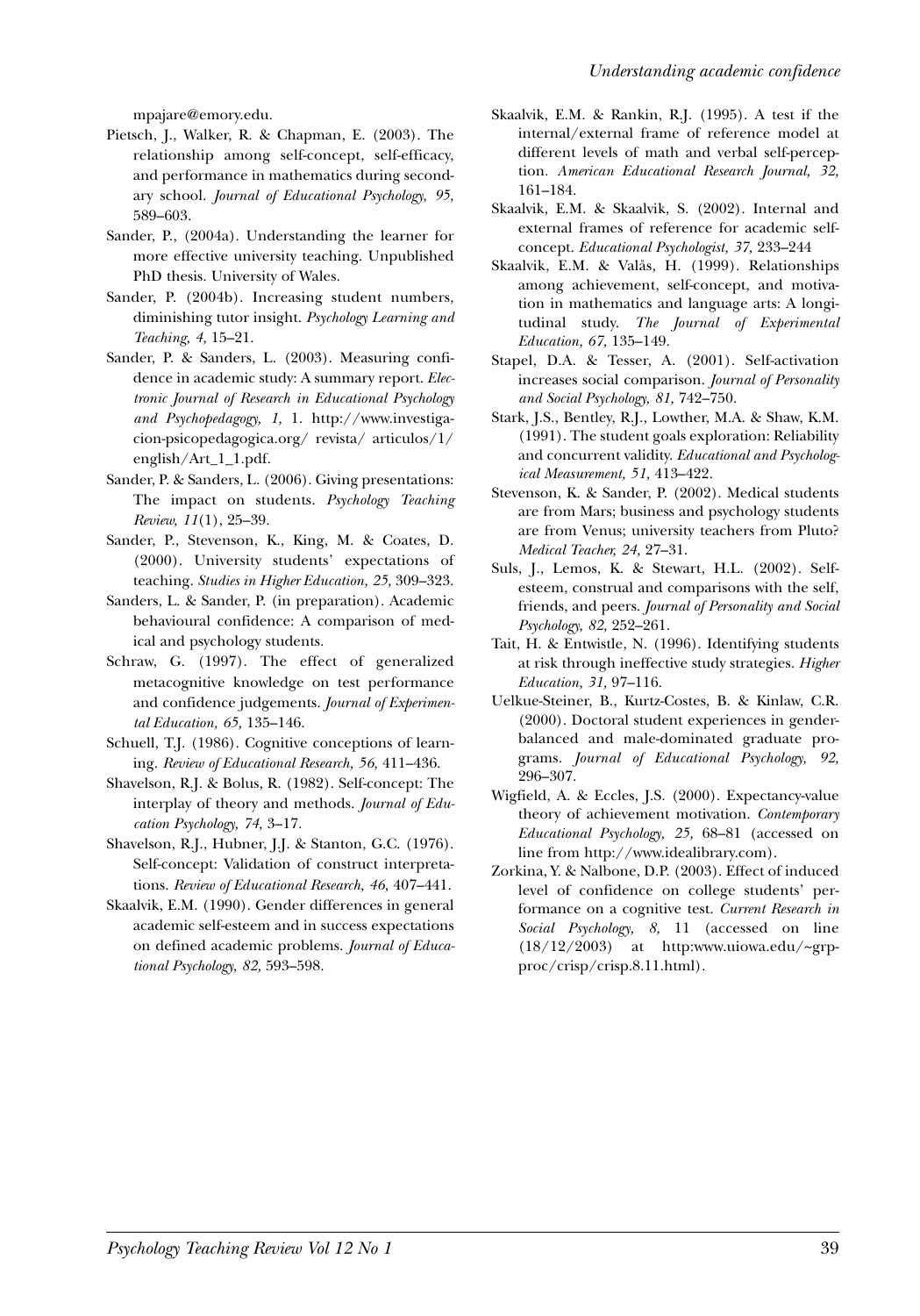# **Appendix 1: How confident are you that you will be able to:**

| 1. Study effectively on your own in independent /private study.                 | Not at all<br>Very                                                                          |
|---------------------------------------------------------------------------------|---------------------------------------------------------------------------------------------|
|                                                                                 | confident $\Box$ $\Box$ $\Box$ $\Box$ confident                                             |
| 2. Produce your best work under examination conditions.                         | Not at all<br>Very                                                                          |
|                                                                                 | confident $\Box$ $\Box$ $\Box$ $\Box$ $\Box$ confident                                      |
| 3. Respond to questions asked by a lecturer in front of a full lecture theatre. | Not at all<br>Very                                                                          |
|                                                                                 | confident $\square$ $\square$ $\square$ $\square$ $\square$ confident                       |
| 4. Manage your work load to meet coursework deadlines.                          | Not at all<br>Very                                                                          |
|                                                                                 | confident $\square$ $\square$ $\square$ $\square$ $\square$ confident                       |
| 5. Give a presentation to a small group of fellow students.                     | Not at all<br>Very                                                                          |
|                                                                                 | confident $\Box$ $\Box$ $\Box$ $\Box$ confident                                             |
| 6. Attend most taught sessions.                                                 | Not at all<br>Very                                                                          |
|                                                                                 | confident $\Box$ $\Box$ $\Box$ $\Box$ $\Box$ confident                                      |
| 7. Attain good grades in your work.                                             | Not at all<br>Very                                                                          |
|                                                                                 | confident $\square$ $\square$ $\square$ $\square$ $\square$ confident                       |
| 8. Engage in profitable academic debate with your peers.                        | Very<br>Not at all                                                                          |
|                                                                                 | confident $\square$ $\square$ $\square$ $\square$ $\square$ confident                       |
| 9. Ask lecturers questions about the material they are teaching, in a one-to-   | Very<br>Not at all                                                                          |
| one setting.                                                                    | confident $\square$ $\square$ $\square$ $\square$ $\square$ confident                       |
| 10. Ask lecturers questions about the material they are teaching, during a      | Not at all<br>Very                                                                          |
| lecture.                                                                        | confident $\Box$ $\Box$ $\Box$ $\Box$ confident                                             |
|                                                                                 |                                                                                             |
| 11. Understand the material outlined and discussed with you by lecturers.       | Not at all<br>Very                                                                          |
|                                                                                 | confident $\Box$ $\Box$ $\Box$ $\Box$ confident                                             |
| 12. Follow the themes and debates in lectures.                                  | Not at all<br>Very                                                                          |
|                                                                                 | confident $\square$ $\square$ $\square$ $\square$ $\square$ confident                       |
| 13. Prepare thoroughly for tutorials.                                           | Not at all<br>Very                                                                          |
|                                                                                 | confident $\square$ $\square$ $\square$ $\square$ $\square$ confident                       |
| 14. Read the recommended background material.                                   | Not at all<br>Very                                                                          |
|                                                                                 | confident $\Box$ $\Box$ $\Box$ $\Box$ $\Box$ confident                                      |
| 15. Produce coursework at the required standard.                                | Not at all<br>Very                                                                          |
|                                                                                 | confident $\square$ $\square$ $\square$ $\square$ $\square$ confident                       |
| 16. Write in an appropriate academic style.                                     | Not at all<br>Very<br>confident $\square$ $\square$ $\square$ $\square$ $\square$ confident |
| 17. Ask for help if you don't understand.                                       |                                                                                             |
|                                                                                 | Not at all<br>Very<br>confident $\Box$ $\Box$ $\Box$ $\Box$ confident                       |
| 18. Be on time for lectures.                                                    | Not at all<br>Verv                                                                          |
|                                                                                 | confident $\square$ $\square$ $\square$ $\square$ $\square$ confident                       |
| 19. Make the most of the opportunity of studying for a degree at university.    | Not at all<br>Very                                                                          |
|                                                                                 | confident $\square$ $\square$ $\square$ $\square$ $\square$ confident                       |
| 20. Pass assessments at the first attempt.                                      | Not at all<br>Very                                                                          |
|                                                                                 | confident $\Box$ $\Box$ $\Box$ $\Box$ $\Box$ confident                                      |
| 21. Plan appropriate revision schedules.                                        | Not at all<br>Very                                                                          |
|                                                                                 | confident $\square$ $\square$ $\square$ $\square$ $\square$ confident                       |
| 22. Remain adequately motivated throughout.                                     | Not at all<br>Very                                                                          |
|                                                                                 | confident $\square$ $\square$ $\square$ $\square$ $\square$ confident                       |
| 23. Produce your best work in coursework assignments.                           | Not at all<br>Very                                                                          |
|                                                                                 | confident $\square$ $\square$ $\square$ $\square$ $\square$ confident                       |
| 24. Attend tutorials.                                                           | Not at all<br>Very                                                                          |
|                                                                                 | confident $\square$ $\square$ $\square$ $\square$ $\square$ confident                       |
|                                                                                 |                                                                                             |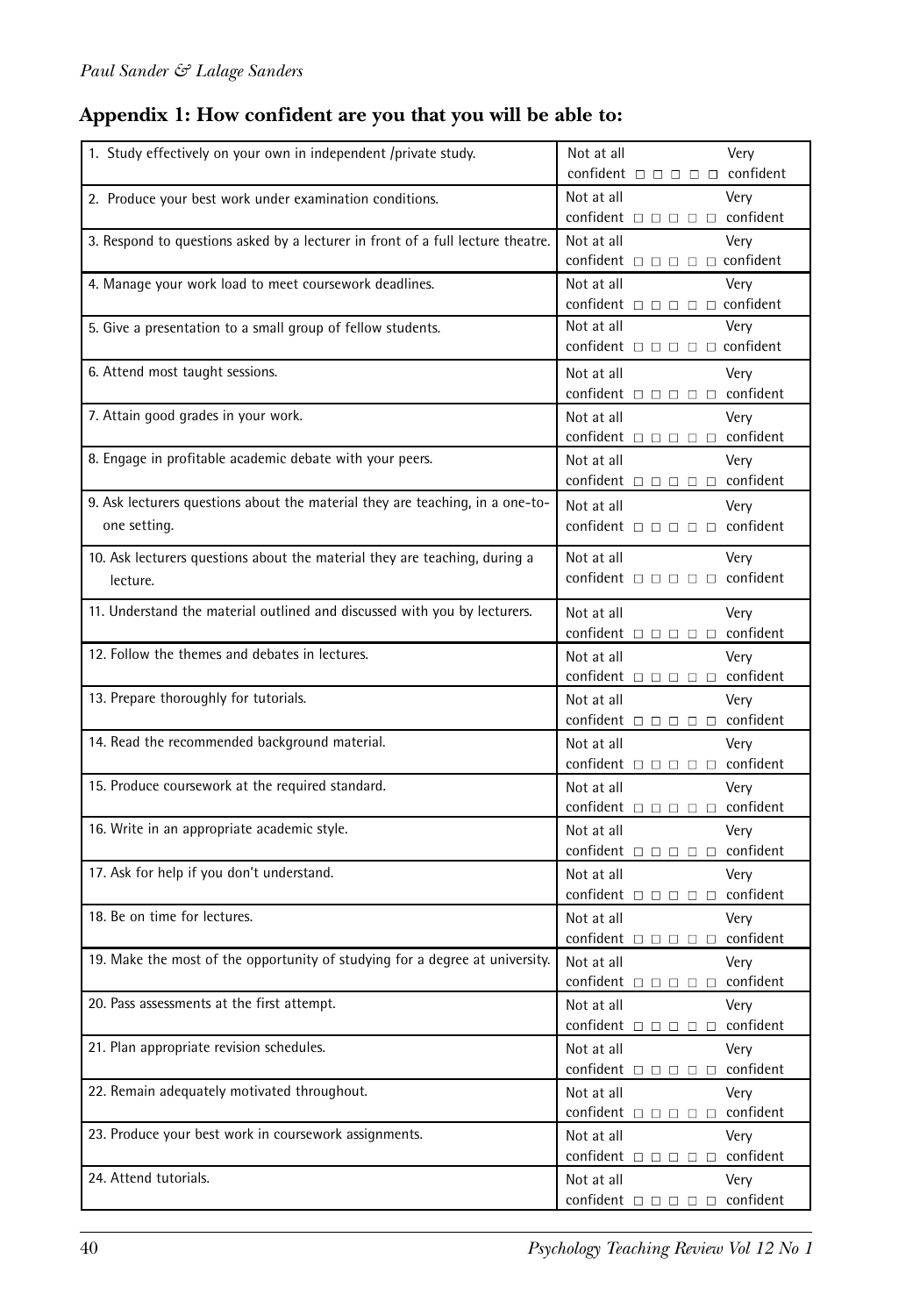| <b>Authors</b>                                    | Place                                               | Sample                                                                                | Sample size |
|---------------------------------------------------|-----------------------------------------------------|---------------------------------------------------------------------------------------|-------------|
| Alfassi (2003)                                    | Israel                                              | Remedial high school students                                                         | 3           |
| Bell, Horsfall & Goodwin<br>(1998)                | Australia: 4 universities                           | Undergraduate nursing students                                                        | 339         |
| <b>Boulter (2002)</b>                             | Not stated. Presumed USA                            | First year college students                                                           | 265         |
| Cassidy & Eachus (2000)                           | UK: University of Salford                           | First and second year undergraduate<br>students                                       | 130         |
| Chemers, Hu & Garcia<br>(2001)                    | USA: University of<br>California                    | First year students                                                                   | 373         |
| Escartí & Guzman (1999)                           | Spain                                               | <b>Students</b>                                                                       | 69          |
| Fielstein & Bush (1998)                           | USA: Arkansas State<br>University                   | Freshmen                                                                              | 196         |
| Gardiner, Gabriel &<br>Hochscild (2002)           | USA: Northwestern<br>University                     | Undergraduates                                                                        | 61/82       |
| Harrell, Kearl, Reed, Grigsby<br>& Caudill (1993) | USA: University of<br>Kentucky                      | Third year medical students who had<br>completed a required primary care<br>clerkship | 60          |
| Harrison, Maples, Testa &<br>Jones (1993)         | USA: mid-sized land grant<br>university in the West | Undergraduate students                                                                | 133         |
| House (2000)                                      | <b>USA</b>                                          | College freshmen                                                                      | 2134        |
| Kember (2001)                                     | Hong Kong: eight<br>universities                    | Part time students; experienced and<br>novice                                         | 53          |
| Lent, Brown & Gore (1997)                         | USA: large Midwestern<br>university                 | Introductory psychology students                                                      | 205         |
| Lowe & Cook (2003)                                | Ireland: University of Ulster                       | First year undergraduates                                                             | 691         |
| Marsh, Byrne & Shavelson,<br>(1988)               | Canada                                              | 11th and 12th graders from two<br>coeducational schools                               | 991         |
| McCoach & Siegle (2003)                           | <b>USA</b>                                          | High school (gifted)<br>General school population                                     | 210<br>160  |
| McKenzie & Schweitzer<br>(2001)                   | Australia                                           | First year undergraduates                                                             | 197         |
| Michie, Glachan & Bray<br>(2001)                  | UK                                                  | Undergraduate students                                                                | 112         |
| Pietsch, Walker & Chapman<br>(2003)               | Australia: Southwest<br>Sydney                      | High school students                                                                  | 416         |
| Sander & Sanders (2003)                           | UK: 2 different universities                        | First year undergraduates from two<br>courses: psychology and medicine                | 102/182     |
| Sander & Sanders (in press)                       | UK: new university in South<br>Wales                | Two cohorts: second and third year<br>students                                        | 100/64      |
| Sander, Stevenson, King &<br>Coates (2000)        | UK: 3 universities                                  | Undergraduate students                                                                | 395         |

**Appendix 2: Sampling details of empirical studies cited**